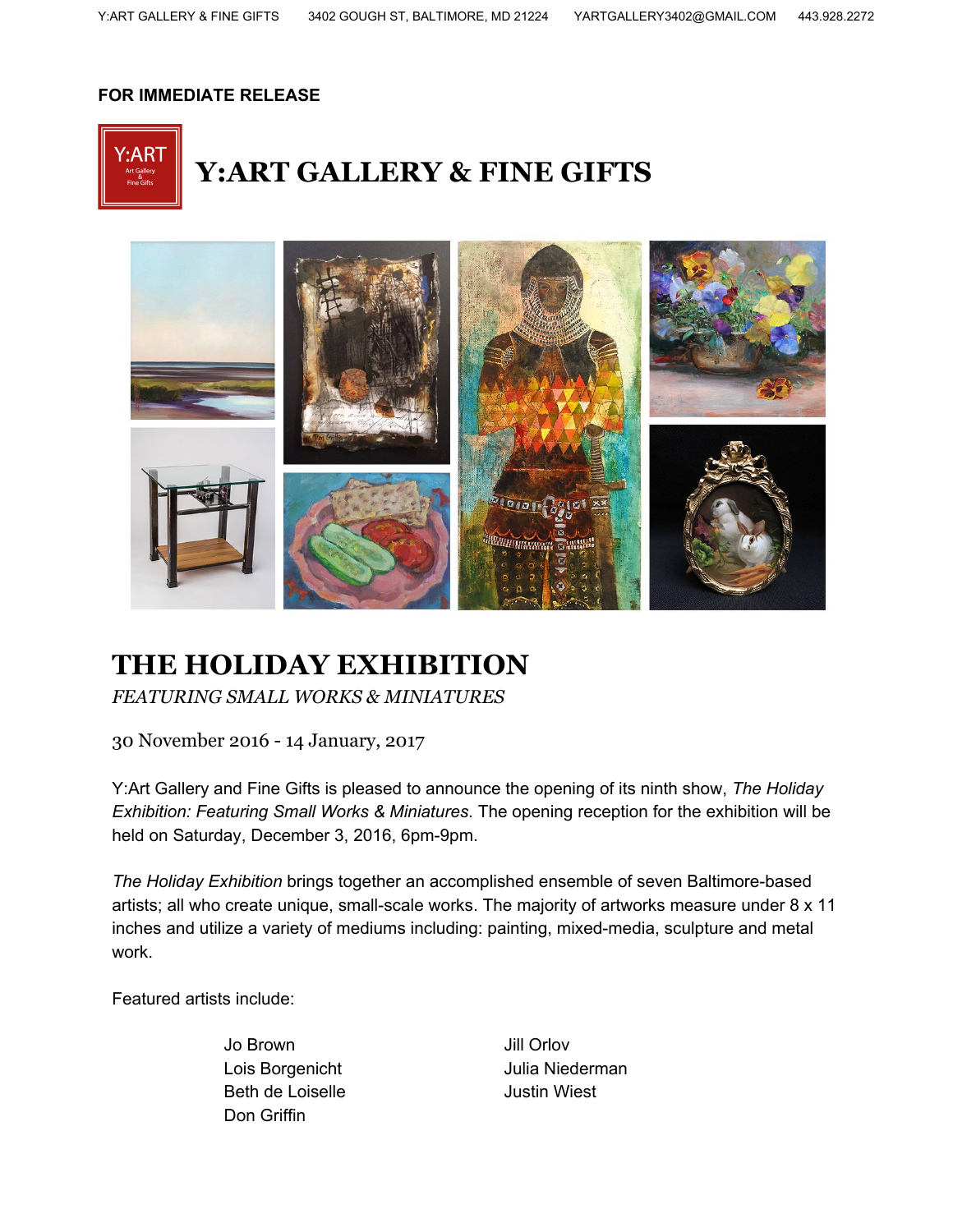These are artists who are excited about the exploration of small space and finessing their craft on a petite scale. As the winter season approaches, Y:ART is more than a *little* eager to showcase that "good things come in small packages!"

## About The Artists

Jo Brown is an abstract-realist painter who decisively chooses to paint out-of-doors, even in the most inclement weather. Educated in the fine arts at Yale University in sculpture, photography, and painting, as a landscape painter she nonetheless is entirely self-taught. Brown's brilliant sense of light, color and photographic clarity urge us to see the world with new eyes, and find peace and beauty in the ordinary.

Lois Borgenicht was born in New York City and studied art at The School of Art in Fontainebleau, France, the Boston University School of Fine Arts, and the New York Studio School of Drawing, Painting and Sculpture before settling in Baltimore in 1989. A lover of 20th Century French painting, Borgenicht "enjoys painting dense, colorful works to create a world saturated with visual pleasure."

Beth de Loiselle's unique technique stemmed from the fundamentals of old masters taught to her at the Schuler School of Fine Arts in Baltimore, where she is now an instructor. De Loiselle's oil paintings have striking bright colors and unique stylization. As an animal portraitist, her keen observations capture that particular expression, compassion and familiarity to its owner.

Don Griffin was born and raised in Baltimore and attended the Maryland Institute College of Art in the mid-1970's. Inspired by the technique of Robert Rauschenberg's 'combine' paintings where the artists attached found objects to the surface of a painting [1] Griffin began working with abstraction and mixed media. His works often incorporate diverse materials such as paper, novel pages, bottle caps and wire, among other diverse items.

Jill Orlov is a Baltimore based sculptor, with a Masters of Architecture from the University of Pennsylvania. Orlov's practice is based on her experience with creating scaled technical models. Now incorporating these skills into her practice, she creates miniature environment work functioning on the principles of her previous design experience. She calls her work Furnished Furniture - tiny rooms or vignettes fabricated of metal, existing within the framework of a table or vintage box.

Julia Niederman is a painter and designer living in Baltimore. Her paintings often showcase intricate, colorful depictions of whimsical environments. Blending and layering various mediums such as charcoal, acrylic and oil paint, the artist has said that her recent paintings "have one thing in common: a struggle with the passage of time and the wish to immortalize a moment."

Justin Wiest was raised in Baltimore and it now based in Connecticut. He graduated from the Schuler School of Fine Art in Baltimore before receiving a Masters from The New York Academy of Art in 2001. Wiest's work has been exhibited in various art galleries and institutions in Baltimore, New York, Connecticut and Italy. Classically trained as a painter, the artist has said